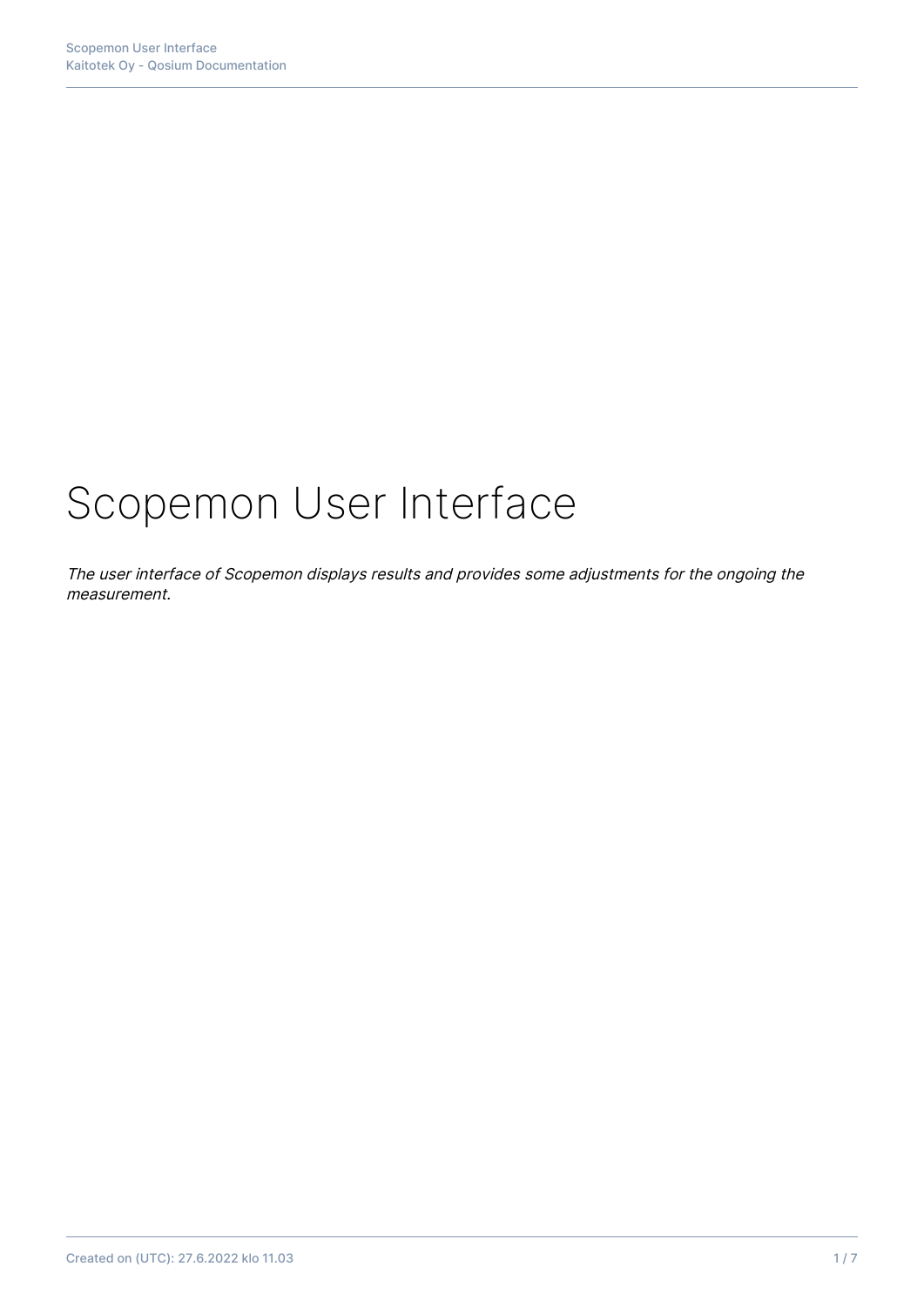# Table of Contents

| 2.1. Warnings <b>Machines</b> 4 |  |
|---------------------------------|--|
|                                 |  |
|                                 |  |
|                                 |  |
|                                 |  |
|                                 |  |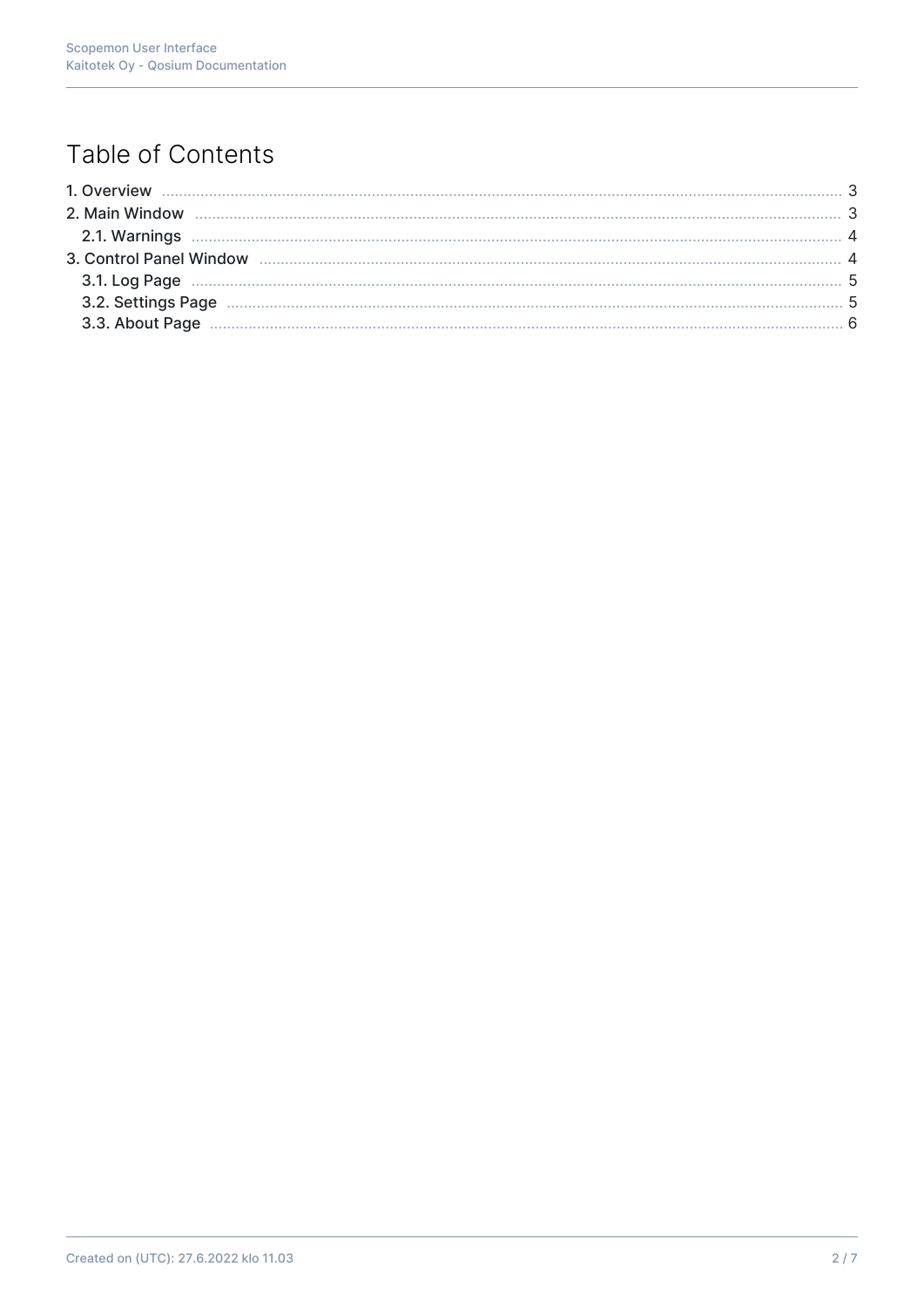## 1. Overview

The default interface of Qosium Scopemon consists of 2 windows: Main window and Control Panel window. The main window is primarily used to monitor the ongoing measurement, while the control panel window hosts the log, measurement on/off toggle, and information about the Scopemon version.

|                 | <b>LOG</b>                             |              | <b>SETTINGS</b>                                                                                                                                                                       | <b>ABOUT</b>                                               |                  | <b>Quality of Experience</b> |            |
|-----------------|----------------------------------------|--------------|---------------------------------------------------------------------------------------------------------------------------------------------------------------------------------------|------------------------------------------------------------|------------------|------------------------------|------------|
|                 | the second space of the second war was |              |                                                                                                                                                                                       |                                                            | <b>Received</b>  | <b>Sent</b>                  | <b>MOS</b> |
|                 | 12:30:21 Measurement                   | <b>Debua</b> | <b>Creating 1 controllers</b>                                                                                                                                                         |                                                            |                  |                              |            |
|                 | 12:30:21 Controller                    | <b>Info</b>  |                                                                                                                                                                                       | Connecting to primary Probe at address 127.0.0.1:8177      | 4.0              | 4.2                          |            |
|                 | 12:30:21 Controller                    | Debug        | <b>Subscribing to Probe</b>                                                                                                                                                           |                                                            |                  |                              |            |
|                 | 12:30:22 Controller                    | <b>Info</b>  |                                                                                                                                                                                       | Setting parameters and connecting to the secondary Pro     |                  |                              |            |
|                 | 12:30:22 Controller                    | <b>Info</b>  | Setting packet filter: ip                                                                                                                                                             |                                                            |                  |                              |            |
|                 | 12:30:22 Controller                    | Debua        | Fetching available interfaces for primary Probe                                                                                                                                       |                                                            |                  |                              |            |
|                 | 12:30:22 Controller                    | <b>Info</b>  | 0: VMware Virtual Ethernet Adapter for VMnet8                                                                                                                                         | Setting primary Probe capture interface to 1: Intel(R) Dua |                  |                              |            |
|                 | 12:30:22 Controller                    | Debug        | 1: Intel(R) Dual Band Wireless-AC 8265<br>2: Intel(R) Ethernet Connection (2) I219-V<br>3: Microsoft Wi-Fi Direct Virtual Adapter #2<br>4: VMware Virtual Ethernet Adapter for VMnet1 |                                                            |                  |                              |            |
|                 | 12:30:22 Controller                    | Debug        | Fetching available interfaces for secondary Probe                                                                                                                                     |                                                            |                  |                              |            |
|                 | 12:30:22 Controller                    | <b>Info</b>  |                                                                                                                                                                                       | Setting secondary Probe capture interface to 2: Qualcom    |                  |                              |            |
|                 | 12:30:22 Controller                    | Debug        | 1: Realtek PCIe GBE Family Controller<br>3: Microsoft Wi-Fi Direct Virtual Adapter                                                                                                    | 2: Qualcomm Atheros QCA61x4A Wireless Network Adapt        |                  |                              |            |
|                 | 12:30:22 Controller                    | <b>Info</b>  | <b>Configuration complete</b>                                                                                                                                                         |                                                            |                  | 00:00:12                     |            |
|                 | 12:30:22 Controller                    | Debua        | Requesting average results                                                                                                                                                            |                                                            |                  |                              |            |
|                 | 12:30:22 Controller                    | Debua        | <b>Starting measurement</b>                                                                                                                                                           |                                                            | <b>Measuring</b> |                              |            |
|                 | 12:30:23 Controller                    | <b>Info</b>  | <b>Measurement started</b>                                                                                                                                                            |                                                            |                  |                              |            |
|                 | 12:30:23 Controller                    | Debug        | Polling results every 100 milliseconds                                                                                                                                                |                                                            |                  |                              |            |
|                 | 12:30:24 Measurement                   | <b>Info</b>  | Setting active controller (Configuration index 0)                                                                                                                                     |                                                            |                  |                              |            |
| <b>Max rows</b> | 200                                    | $^{+}$       | <b>Debug</b><br>$\sqrt{ }$ Info                                                                                                                                                       | <b>Critical</b><br>$\vee$ Warning<br>◡                     |                  |                              |            |

 $\bullet$  The user interface of Scopemon is highly customizable. Therefore, your distribution of Scopemon may have a different appearance, but the basic functionality is nonetheless the same.

## 2. Main Window

The main window of Qosium Scopemon consists of two elements:

- 1. Charts (top) One or more charts that visualize given measurement results
- 2. Toolbar (bottom) This panel displays current measurement duration and status. The menu button shows/hides the Control Panel Window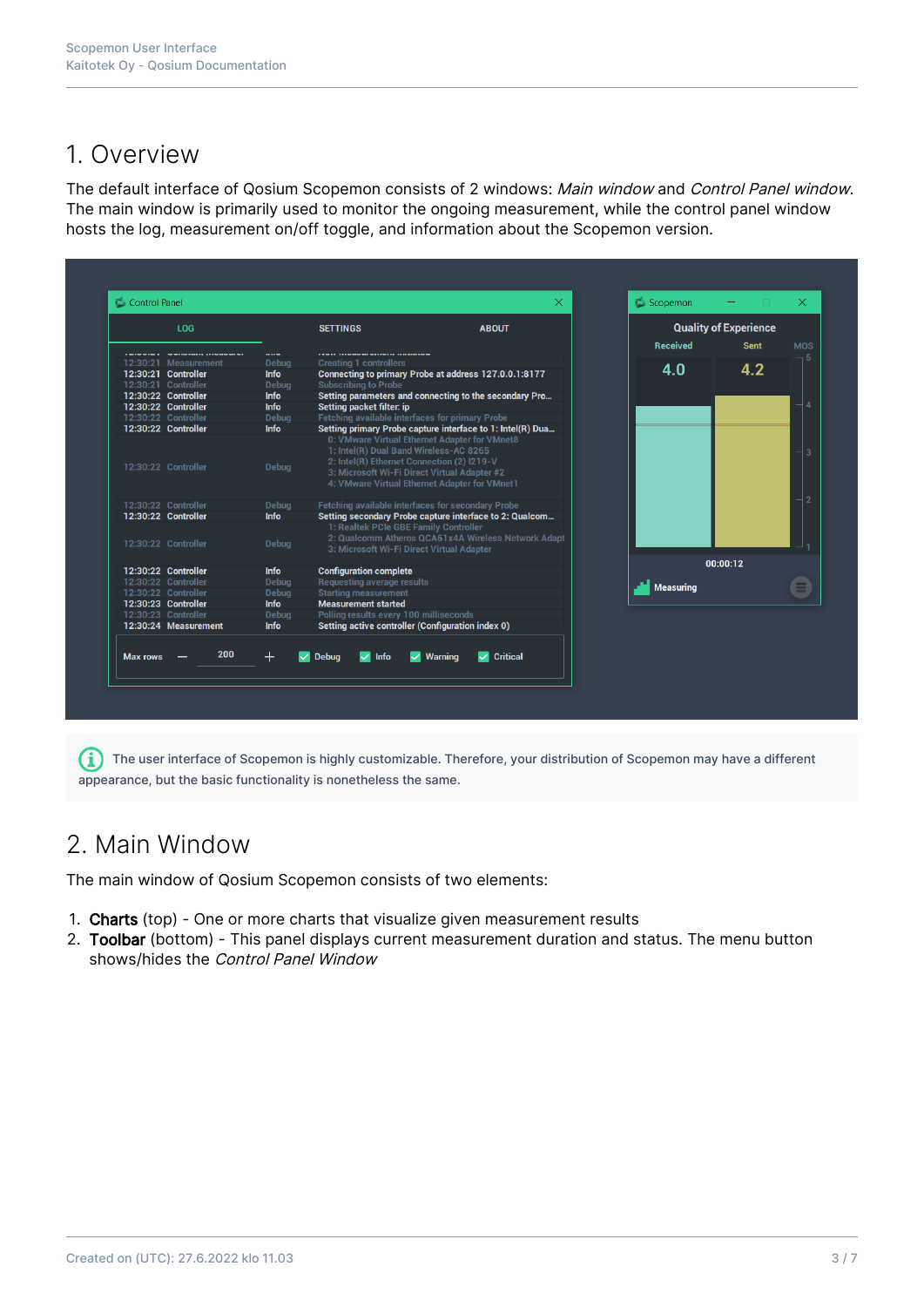

#### 2.1. Warnings

Scopemon displays some warnings in the main window. These types of warnings usually require user action, be it a misconfiguration or a non-responsive Probe. If Scopemon can deduce that the warning has outlived its usefulness, it will be removed from this list. Some warnings, such as configuration errors, persist until Scopemon is restarted.

Scopemon displays an icon at the bottom of the window (orange exclamation mark inside a triangle) in case of one or more active warnings. Hover over the icon to see the warnings:

|                                                     | <b>Quality of Experience</b> |            |
|-----------------------------------------------------|------------------------------|------------|
| <b>Received</b>                                     | <b>Sent</b>                  | <b>MOS</b> |
|                                                     |                              | 5          |
|                                                     |                              | 4          |
|                                                     |                              | 3          |
| <b>Active warnings</b>                              |                              | 2          |
| <b>Connectivity issue with</b><br>the primary Probe |                              |            |
| <b>Initializing</b>                                 |                              |            |

# 3. Control Panel Window

The control panel provides a few pages with miscellaneous purposes. See each page in the following section for more information.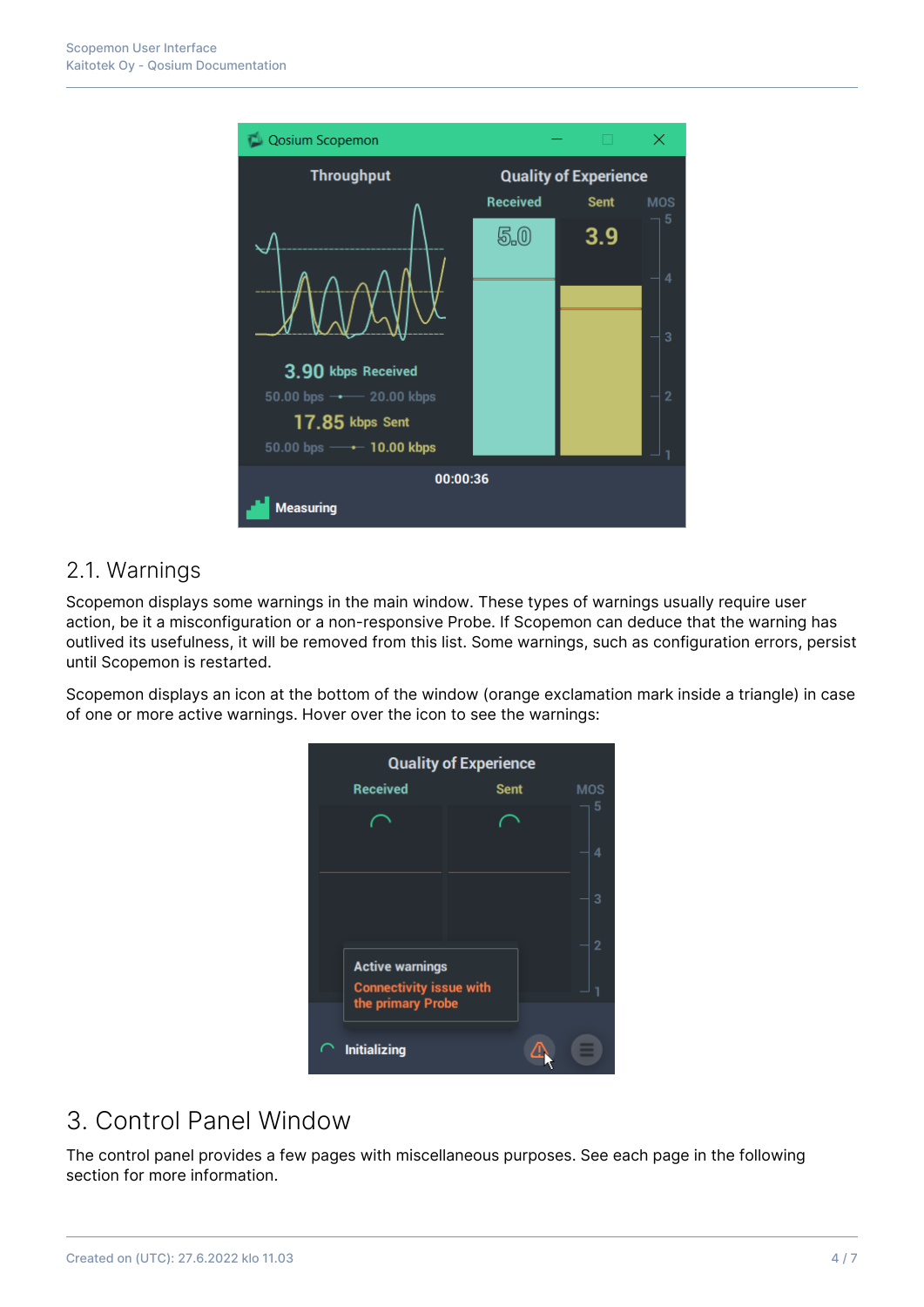## 3.1. Log Page

The log page displays a list of events. It reports errors, warnings, and other anomalies in the operation of Scopemon.

|                     | <b>LOG</b>                 |              | <b>SETTINGS</b>                                                                                                                                                                                                                        | <b>ABOUT</b> |  |  |  |  |
|---------------------|----------------------------|--------------|----------------------------------------------------------------------------------------------------------------------------------------------------------------------------------------------------------------------------------------|--------------|--|--|--|--|
| 12:10:08 Core       |                            | <b>Info</b>  | <b>Application version: 1.5.5.0</b>                                                                                                                                                                                                    |              |  |  |  |  |
| 12:10:08 Core       |                            | <b>Info</b>  | <b>OMCP version: 1.11.16.13</b>                                                                                                                                                                                                        |              |  |  |  |  |
|                     | 12:10:08 Application       | <b>Info</b>  | <b>Using constant measurer</b>                                                                                                                                                                                                         |              |  |  |  |  |
|                     | 12:10:08 Constant Measurer | Info         | <b>New measurement initiated</b>                                                                                                                                                                                                       |              |  |  |  |  |
|                     | 12:10:08 Measurement       | <b>Debug</b> | <b>Creating 1 controllers</b>                                                                                                                                                                                                          |              |  |  |  |  |
|                     | 12:10:08 Controller        | <b>Info</b>  | Connecting to primary Probe at address 127.0.0.1:8177                                                                                                                                                                                  |              |  |  |  |  |
|                     | 12:10:08 Controller        | <b>Debua</b> | <b>Subscribing to Probe</b>                                                                                                                                                                                                            |              |  |  |  |  |
|                     | 12:10:08 Controller        | <b>Info</b>  | <b>Setting parameters</b>                                                                                                                                                                                                              |              |  |  |  |  |
|                     | 12:10:08 Controller        | <b>Info</b>  | <b>Setting packet filter: ip</b>                                                                                                                                                                                                       |              |  |  |  |  |
|                     | 12:10:08 Controller        | <b>Debug</b> | <b>Fetching available interfaces for primary Probe</b>                                                                                                                                                                                 |              |  |  |  |  |
|                     | 12:10:09 Controller        | <b>Info</b>  | Setting primary Probe capture interface to 0: VMware Virtual Ethernet Adapter for VMnet8                                                                                                                                               |              |  |  |  |  |
| 12:10:09 Controller |                            | Debug        | 0: VMware Virtual Ethernet Adapter for VMnet8<br>1: Intel(R) Dual Band Wireless-AC 8265<br>2: Intel(R) Ethernet Connection (2) I219-V<br>3: Microsoft Wi-Fi Direct Virtual Adapter #2<br>4: VMware Virtual Ethernet Adapter for VMnet1 |              |  |  |  |  |
|                     | 12:10:09 Controller        | <b>Info</b>  | <b>Configuration complete</b>                                                                                                                                                                                                          |              |  |  |  |  |
|                     | 12:10:09 Controller        | Debug        | <b>Requesting average results</b>                                                                                                                                                                                                      |              |  |  |  |  |
|                     | 12:10:09 Controller        | <b>Debug</b> | <b>Starting measurement</b>                                                                                                                                                                                                            |              |  |  |  |  |
|                     | 12:10:09 Controller        | <b>Info</b>  | <b>Measurement started</b>                                                                                                                                                                                                             |              |  |  |  |  |
| 12:10:09 Controller |                            | <b>Debug</b> | Polling results every 100 milliseconds                                                                                                                                                                                                 |              |  |  |  |  |
|                     | 12:10:10 Measurement       | <b>Info</b>  | Setting active controller (Configuration index 0)                                                                                                                                                                                      |              |  |  |  |  |
| <b>Max rows</b>     | 200                        | $\pm$        | <b>Critical</b><br><b>Info</b><br><b>Debua</b><br>◡<br><b>Warning</b>                                                                                                                                                                  |              |  |  |  |  |
|                     |                            |              |                                                                                                                                                                                                                                        |              |  |  |  |  |

This page has a few settings available:

- **Max rows** The maximum number of log messages Scopemon will keep in memory
- Debug Show/Hide Debug-class messages
- Info Show/Hide Info-class messages
- **Warning** Show/Hide Warning-class messages
- Critical Show/Hide Critical-class messages

#### 3.2. Settings Page

On the settings page, the measurement can be turned on/off without closing Scopemon. To learn how to adjust Scopemon settings, see [Scopemon Configuration.](https://kaitotek.com/fi/resources/documentation/scopemon/configuration)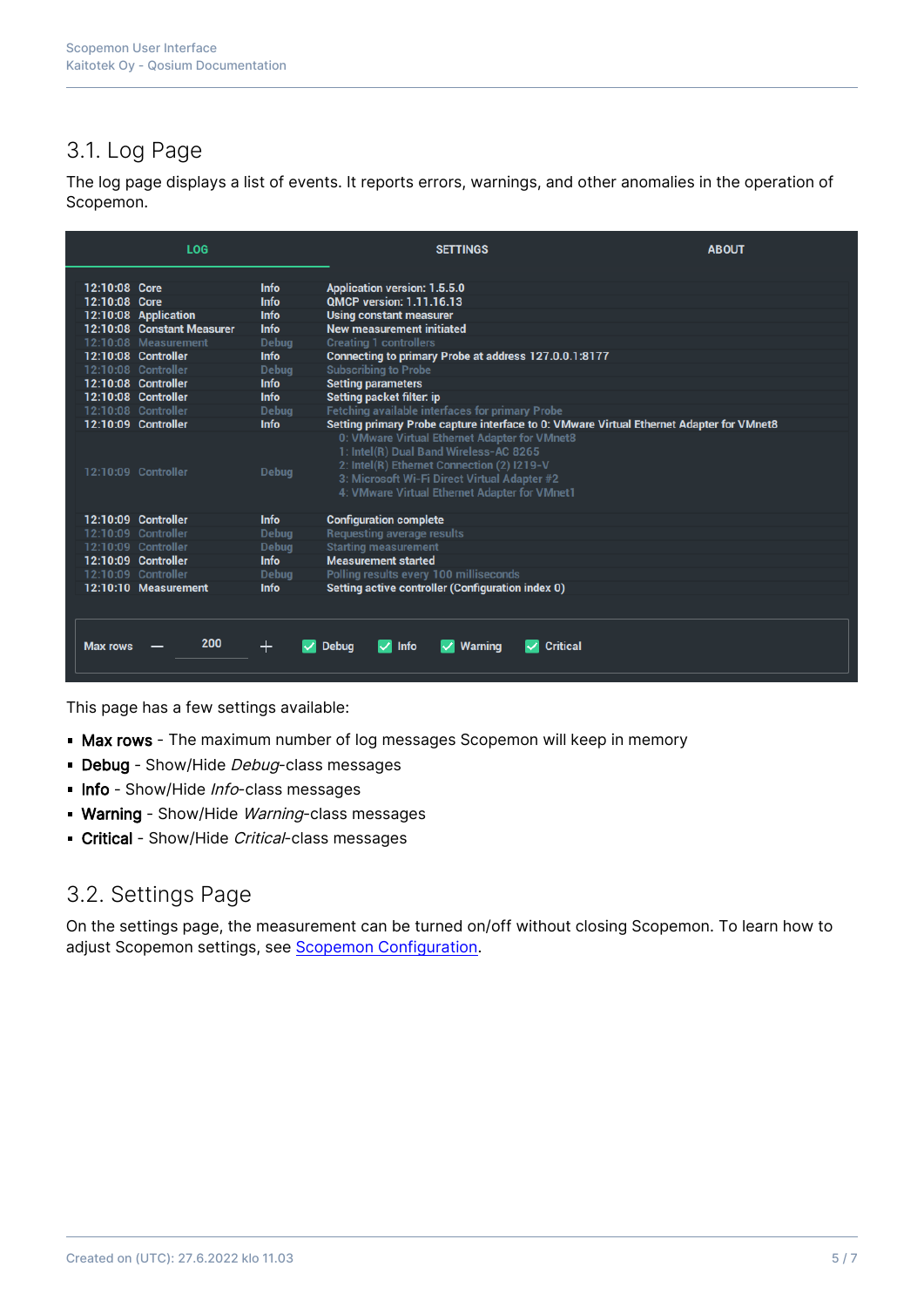

Using this functionality does not reload the settings from the configuration file. To reload, restart Scopemon instead. 7

## 3.3. About Page

The about page displays technical information about Scopemon, such as version information and additional license clauses.